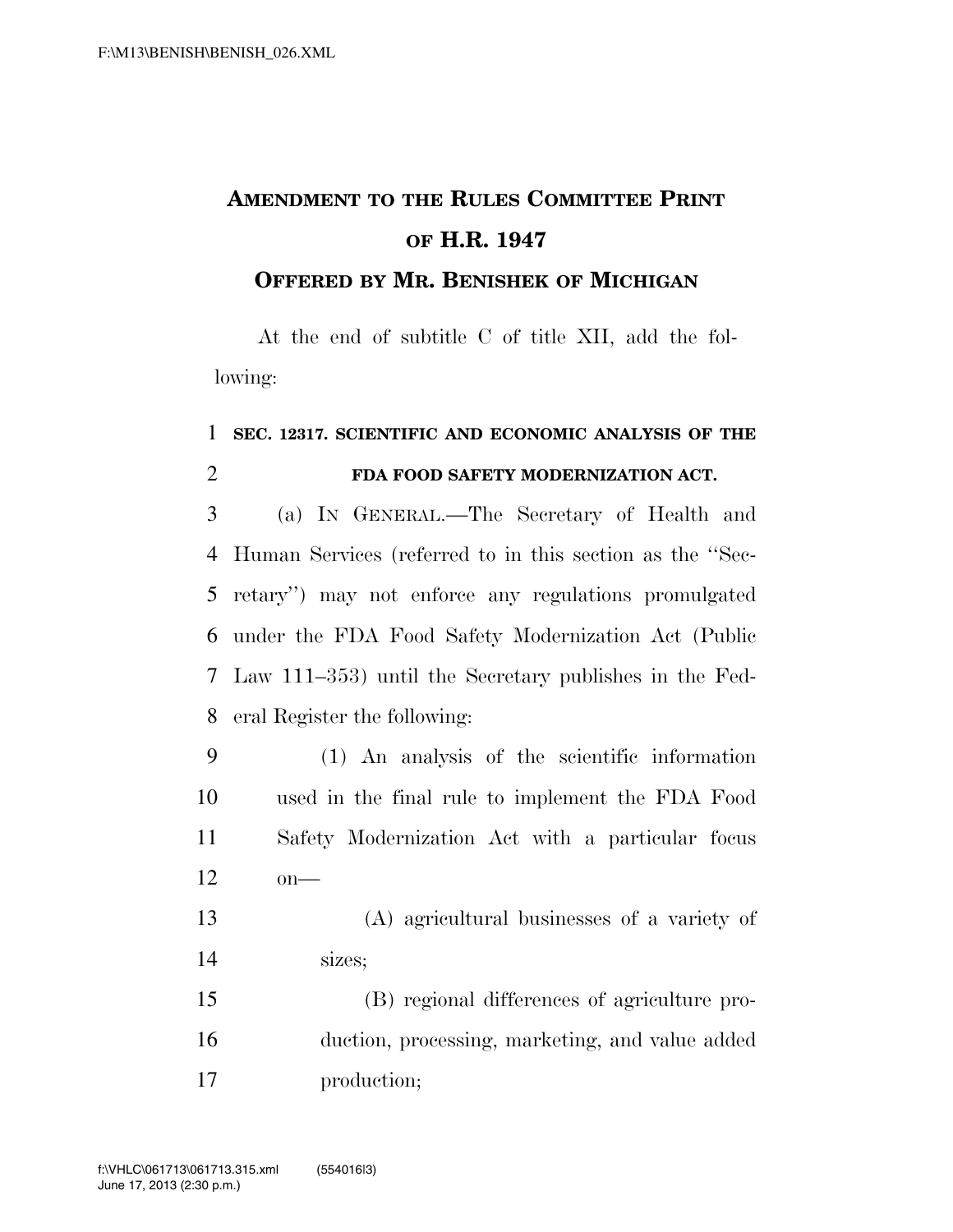| $\mathbf{1}$   | (C) agricultural businesses that are diverse               |
|----------------|------------------------------------------------------------|
| $\overline{2}$ | livestock and produce producers; and                       |
| 3              | (D) what, if any, negative impact on the                   |
| $\overline{4}$ | agricultural businesses would be created, or ex-           |
| 5              | acerbated, by implementation of the FDA Food               |
| 6              | Safety Modernization Act.                                  |
| 7              | $(2)$ An analysis of the economic impact of the            |
| 8              | proposed final rule to implement the FDA Food              |
| 9              | Safety Modernization Act with a particular focus           |
| 10             | $on$ —                                                     |
| 11             | (A) agricultural businesses of a variety of                |
| 12             | sizes; and                                                 |
| 13             | (B) small and mid-sized value added food                   |
| 14             | processors.                                                |
| 15             | (3) A plan to systematically evaluate the regula-          |
| 16             | tions by surveying farmers and processors and devel-       |
| 17             | oping an ongoing process to evaluate and address           |
| 18             | business concerns.                                         |
| 19             | (b) ANNUAL REPORT.—Not later than 1 year after             |
| 20             | the date of enactment of this Act and annually thereafter, |
| 21             | the Secretary shall submit to the Committee on Agri-       |
| 22             | culture, Nutrition, and Forestry of the Senate and the     |
| 23             | Committee on Agriculture of the House of Representatives   |
| 24             | a report on the impact of implementation of the regula-    |